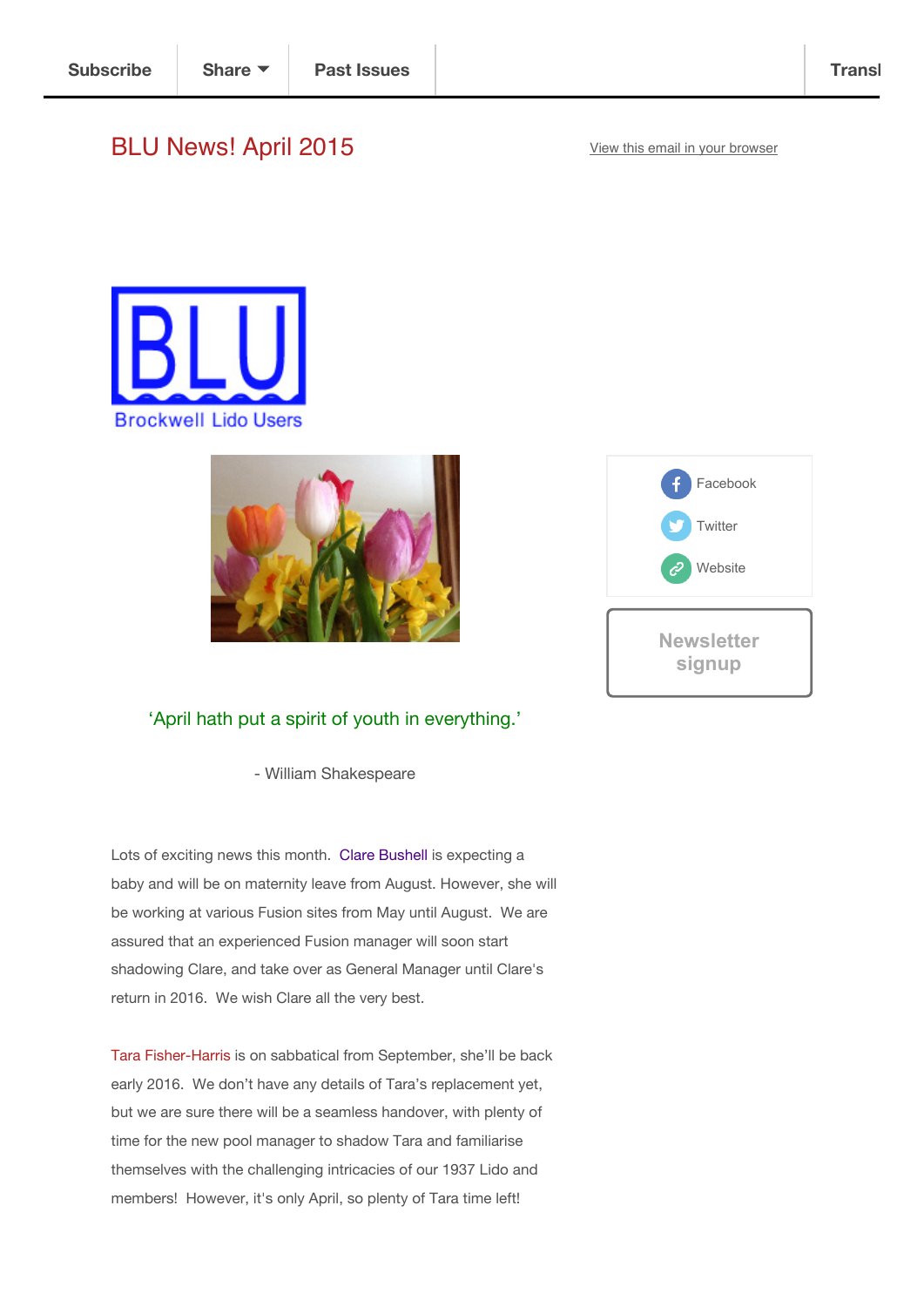Clare and Tara are a very hard act to follow. Lido users, many of them winter swimmers, have been in touch with Fusion HQ and BLU during the past week to express their appreciation for "the best managers the Lido has ever had." We of course whole heartedly agree with their sentiments.

Sally Goble came to Brockwell Lido, on Saturday 28th March, as part of her 50th birthday challenge to swim a mile a day for fifty consecutive days in public pools in and around London. You can read more about her watery adventures on her Guardian blog, or follow her on Twitter @sallygoble

And talking of London pools, if you haven't read Jenny Landreth's marvellous book Swimming London, we suggest you do. It has delicious photos too! Jenny's blog tells you everything!

Back for its eighth year, The Modern Movement, south London's prestigious, free festival celebrating 20th century design, is taking place 2nd - 3rd May 10.00am to 4.30pm. A range of specially selected dealers and architects will be selling classic vintage furniture, jewellery and objects d'art set against the backdrop of the art deco Grade II listed Lido building.

Look out for a new children's play area near the shallow end of the pool. Any day now there should be a welcome surprise for anyone with small children.

The summer swimming timetable has kicked in. You can find daily opening times and water temperatures on our Twitter feed @Brockwelllido, on Fusion's Twitter feed @Brockwell\_Lido and on our website, which is regularly updated.

This year's Swimathon takes place on 17th April at Brockwell Lido. Why not form a team and take the plunge in the warmer spring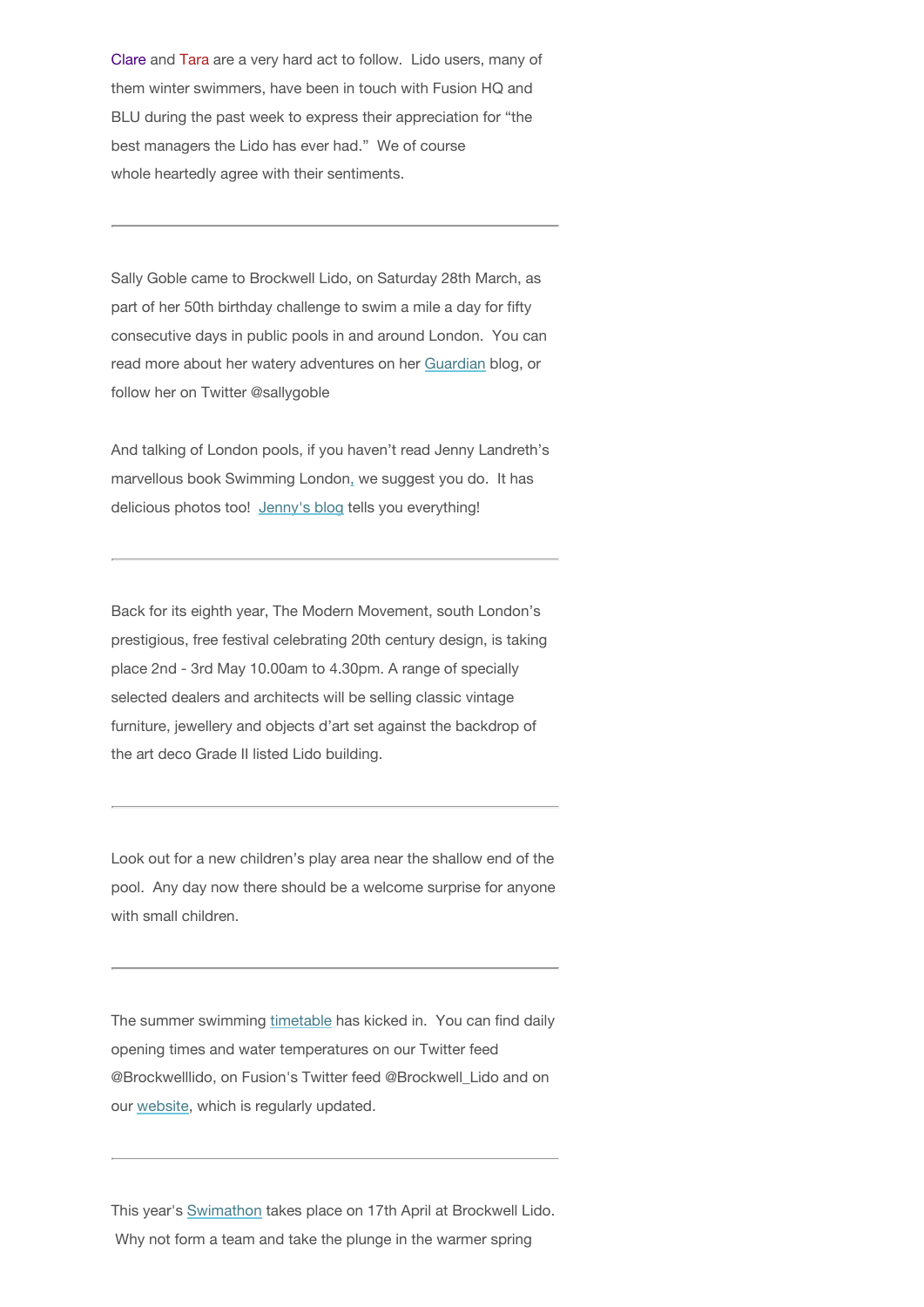Brockwell Lido Fun Palace is looking for contributors and volunteers for October 4th. The first meeting will take place @The Lido Café, Monday 13th April, @6.30pm. Arts and science, dance and crafts, in the water and out, they already have some new additions to the successes of last year. Everything is possible, EVERYONE is welcome. If you cannot attend but would like to contribute/volunteer, please email shelleys@clara.co.uk

The Lido Café is recruiting for the summer. Part time and full time positions available, either for summer only or potentially continuing beyond as permanent. Supervisors, waiting staff, baristas, a sous chef and/or chefs de partie. Send your CV to jobs@thelidocafe.co.uk.

The Lido Café's April menu is mouth watering (no pun intended), but be sure to book, especially at weekends. And don't forget, Lido Members get 10% off!

Subjects discussed at our most recent meeting with Lido managers included:

Membership may be suspended but you have to give a month's notice by filling in a form and you can only suspend for one or more complete calendar months. Unfortunately, this may not coincide with student term dates. For full info speak to Fusion.

There are several repair jobs in the gym that have been agreed as necessary but not yet tackled. These include damage to the floor in the weights area, missing or broken fittings in changing rooms, an "industrial clean", all of which are due to take place very shortly.

The spa tub is due for replacement and the hard-to-reach spa ceiling will be having a thorough clean.

Replacement parts have been ordered for the pool clock.